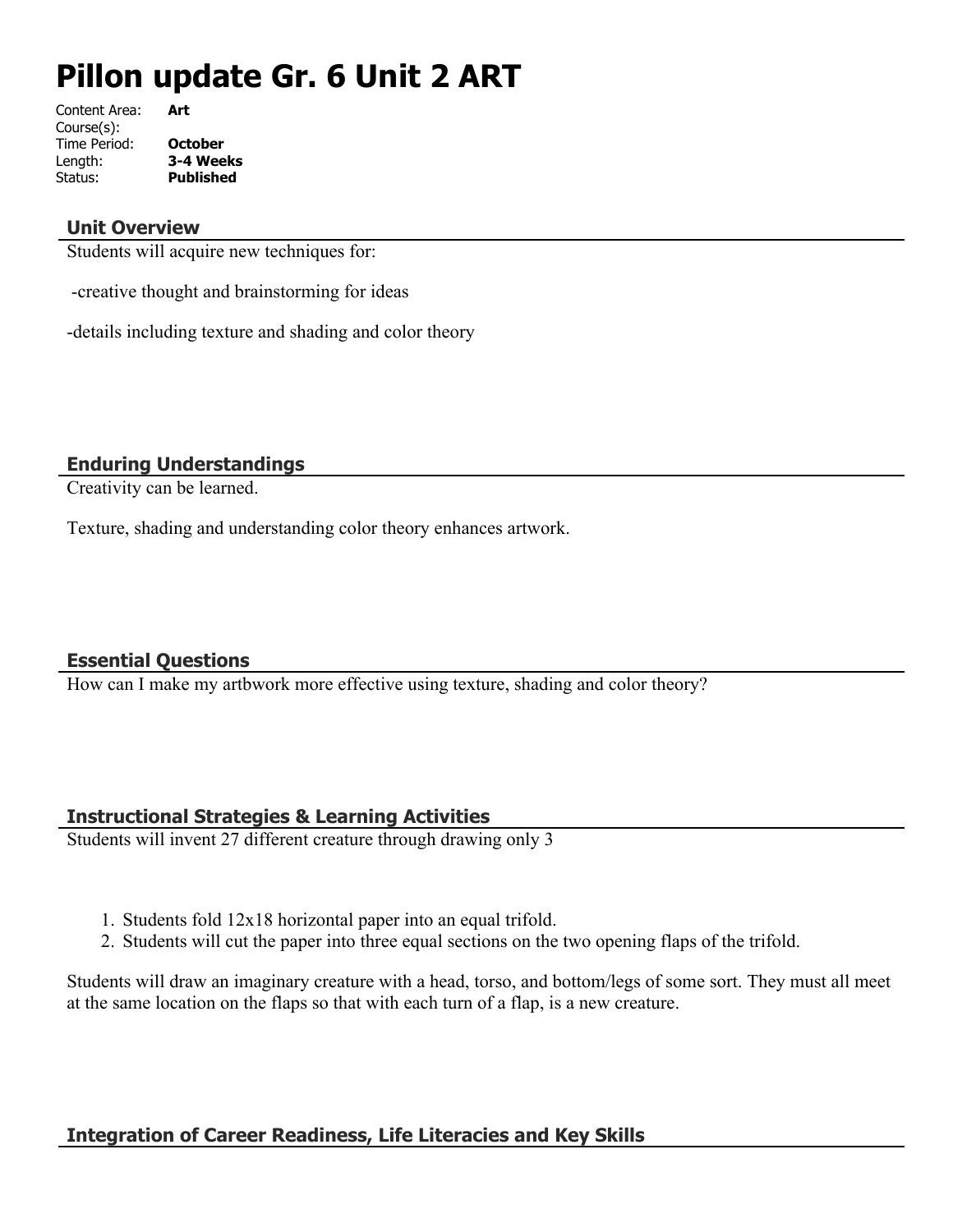| TECH.9.4.8.CI.4      | Explore the role of creativity and innovation in career pathways and industries.                                                                                                                                    |
|----------------------|---------------------------------------------------------------------------------------------------------------------------------------------------------------------------------------------------------------------|
|                      | An individual's strengths, lifestyle goals, choices, and interests affect employment and<br>income.                                                                                                                 |
| WRK.9.2.8.CAP.3      | Explain how career choices, educational choices, skills, economic conditions, and personal<br>behavior affect income.                                                                                               |
| <b>TECH.9.4.8.CI</b> | Creativity and Innovation                                                                                                                                                                                           |
| <b>TECH.9.4.8.CT</b> | Critical Thinking and Problem-solving                                                                                                                                                                               |
| WRK.9.2.8.CAP.2      | Develop a plan that includes information about career areas of interest.                                                                                                                                            |
| WRK.9.2.8.CAP.4      | Explain how an individual's online behavior (e.g., social networking, photo exchanges,<br>video postings) may impact opportunities for employment or advancement.                                                   |
| <b>WRK.9.2.8.CAP</b> | Career Awareness and Planning                                                                                                                                                                                       |
| WRK.9.2.8.CAP.1      | Identify offerings such as high school and county career and technical school courses,<br>apprenticeships, military programs, and dual enrollment courses that support career or<br>occupational areas of interest. |
|                      | An essential aspect of problem solving is being able to self-reflect on why possible<br>solutions for solving problems were or were not successful.                                                                 |

# **Technology and Design Integration**

Students will interact with the unit using the Smartboard.

# **Interdisciplinary Connections**

LA.L.6.6 **Acquire and use accurately grade-appropriate general academic and domain-specific** in Acquire and use accurately grade-appropriate general academic and domain-specific words and phrases; gather vocabulary knowledge when considering a word or phrase important to comprehension or expression.

# **Differentiation**

- Understand that gifted students, just like all students, come to school to learn and be challenged.
- Pre-assess your students. Find out their areas of strength as well as those areas you may need to address before students move on.
- Consider grouping gifted students together for at least part of the school day.
- Plan for differentiation. Consider pre-assessments, extension activities, and compacting the curriculum.
- Use phrases like "You've shown you don't need more practice" or "You need more practice" instead of words like "qualify" or "eligible" when referring to extension work.
- Encourage high-ability students to take on challenges. Because they're often used to getting good grades, gifted students may be risk averse.

#### **Definitions of Differentiation Components**:

- o Content the specific information that is to be taught in the lesson/unit/course of instruction.
- o Process how the student will acquire the content information.
- o Product how the student will demonstrate understanding of the content.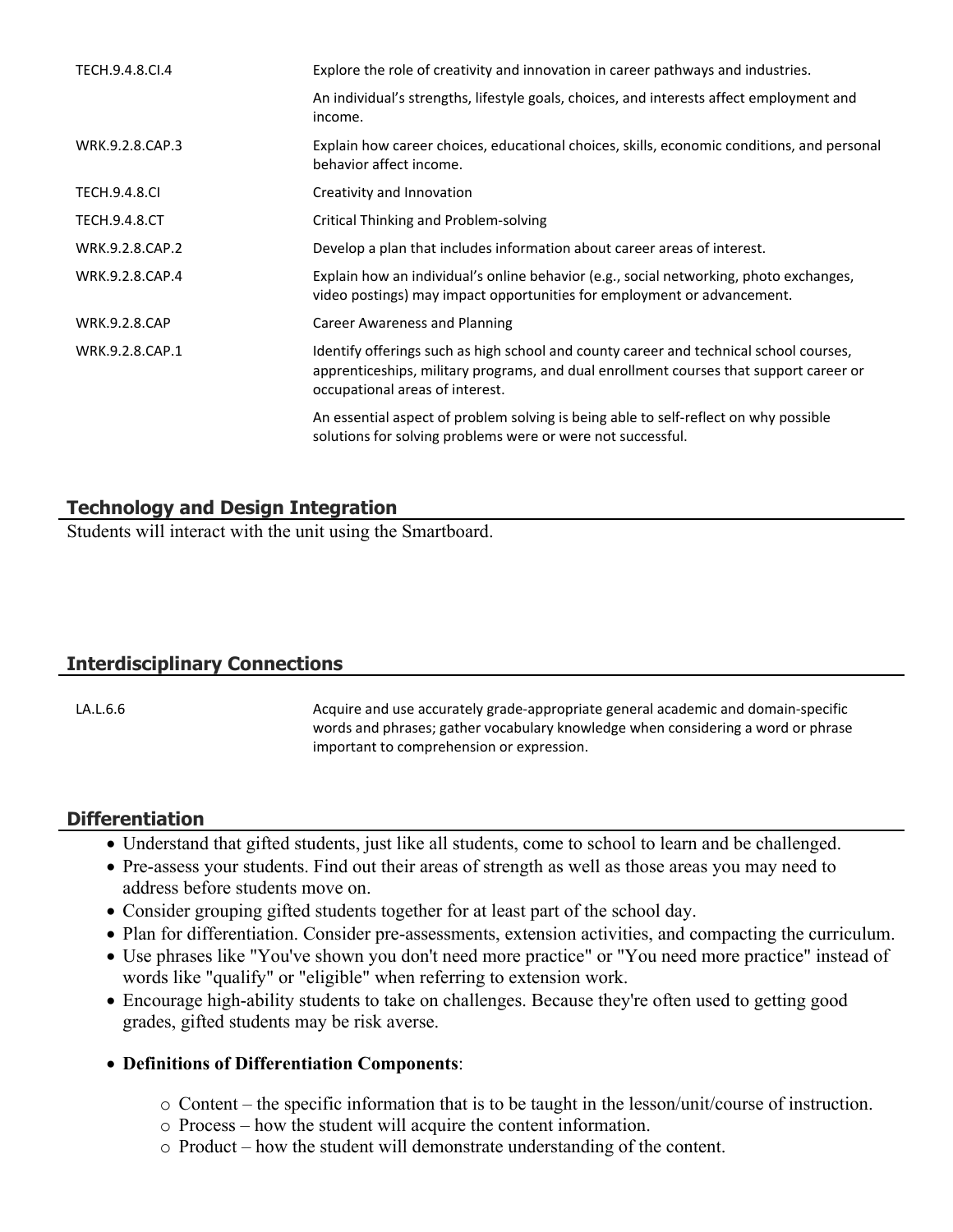o Learning Environment – the environment where learning is taking place including physical location and/or student grouping

#### **Differentiation occurring in this unit:**

Student artwork is differentiated through choice and skill levels.

#### For Gifted:

Encourage students to explore concepts in depth and encourage independent studies or investigations. Use thematic instruction to connect learning across the curriculum. Encourage creative expression and thinking by allowing students to choose how to approach a problem or assignment. Expand students' time for free reading. Invite students to explore different points of view on a topic of study and compare the two. Provide learning centers where students are in charge of their learning. Brainstorm with gifted children on what types of projects they would like to explore to extend what they're learning in the classroom. Determine where students' interests lie and capitalize on their inquisitiveness. Refrain from having them complete more work in the same manner. Employ differentiated curriculum to keep interest high. Avoid drill and practice activities. Ask students' higher level questions that require students to look into causes, experiences, and facts to draw a conclusion or make connections to other areas of learning. If possible, compact curriculum to allow gifted students to move more quickly through the material. Encourage students to make transformations- use a common task or item in a different way. From http://www.bsu.edu/web/lshasky/Forms/Interventions/Gifted.pdf

# **Modifications & Accommodations**

IEP accommodations will be applied.

Students needing support or additional instruction will be monitored.

Refer to QSAC EXCEL SMALL SPED ACCOMMOCATIONS spreadsheet in this discipline.

#### **Modifications and Accommodations used in this unit:**

#### **Benchmark Assessments**

**Benchmark Assessments** are given periodically (e.g., at the end of every quarter or as frequently as once per month) throughout a school year to establish baseline achievement data and measure progress toward a standard or set of academic standards and goals.

#### **Schoolwide Benchmark assessments:**

Aimsweb benchmarks 3X a year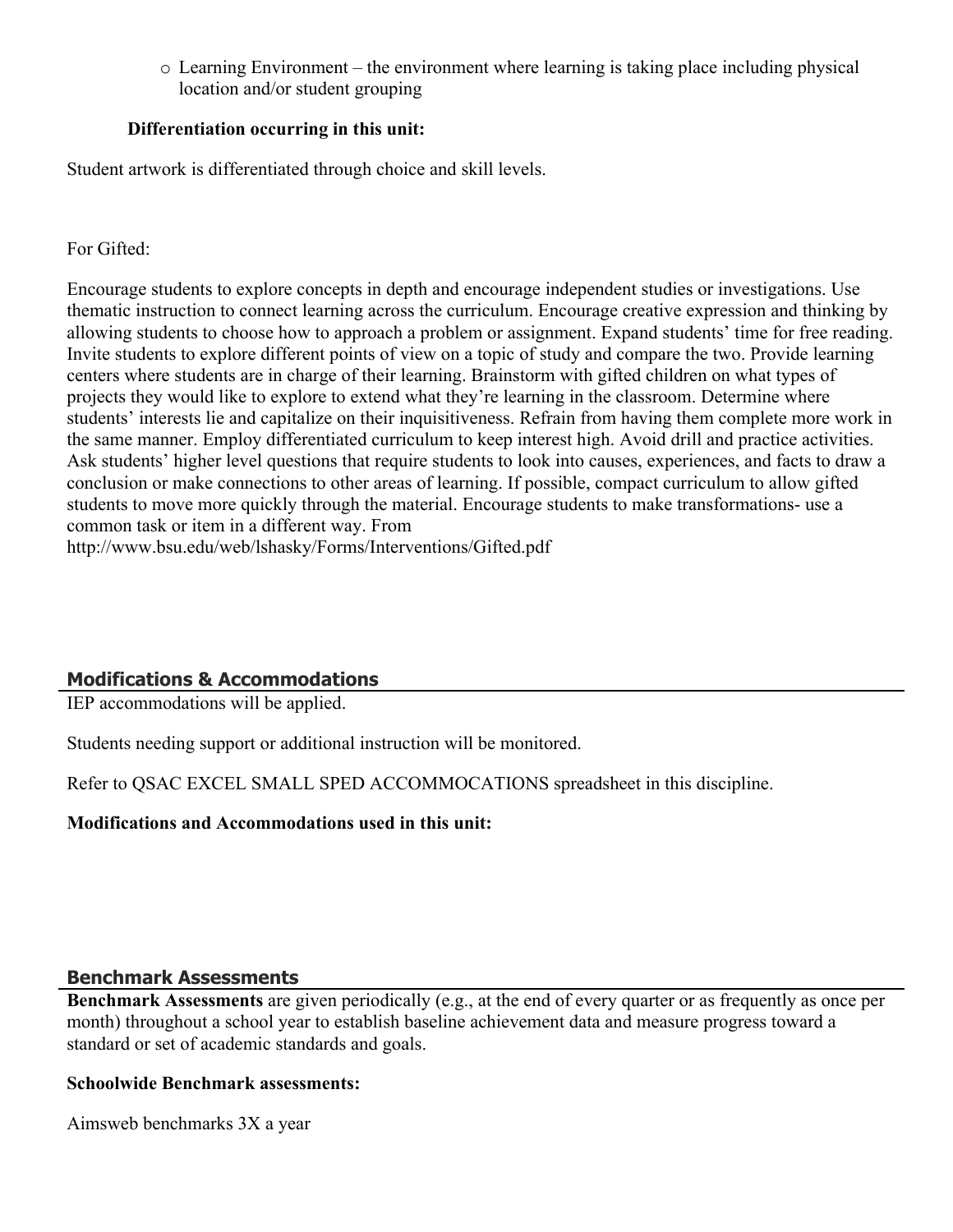Linkit Benchmarks 3X a year

DRA

#### **Additional Benchmarks used in this unit:**

Teacher record of growth when using medium.

#### **Formative Assessments**

Assessment allows both instructor and student to monitor progress towards achieving learning objectives, and can be approached in a variety of ways. **Formative assessment** refers to tools that identify misconceptions, struggles, and learning gaps along the way and assess how to close those gaps. It includes effective tools for helping to shape learning, and can even bolster students' abilities to take ownership of their learning when they understand that the goal is to improve learning, not apply final marks (Trumbull and Lash, 2013). It can include students assessing themselves, peers, or even the instructor, through writing, quizzes, conversation, and more. In short, formative assessment occurs throughout a class or course, and seeks to improve student achievement of learning objectives through approaches that can support specific student needs (Theal and Franklin, 2010, p. 151).

#### **Formative Assessments used in this unit:**

Peer swap and comment

Peers choose their favorite combination of invented creatures with each other's art and discuss why.

#### **Summative Assessments**

**summative assessments** evaluate student learning, knowledge, proficiency, or success at the conclusion of an instructional period, like a unit, course, or program. Summative assessments are almost always formally graded and often heavily weighted (though they do not need to be). Summative assessment can be used to great effect in conjunction and alignment with formative assessment, and instructors can consider a variety of ways to combine these approaches.

#### **Summative assessments for this unit:**

Grading:

Must show:

Detail in shading and texture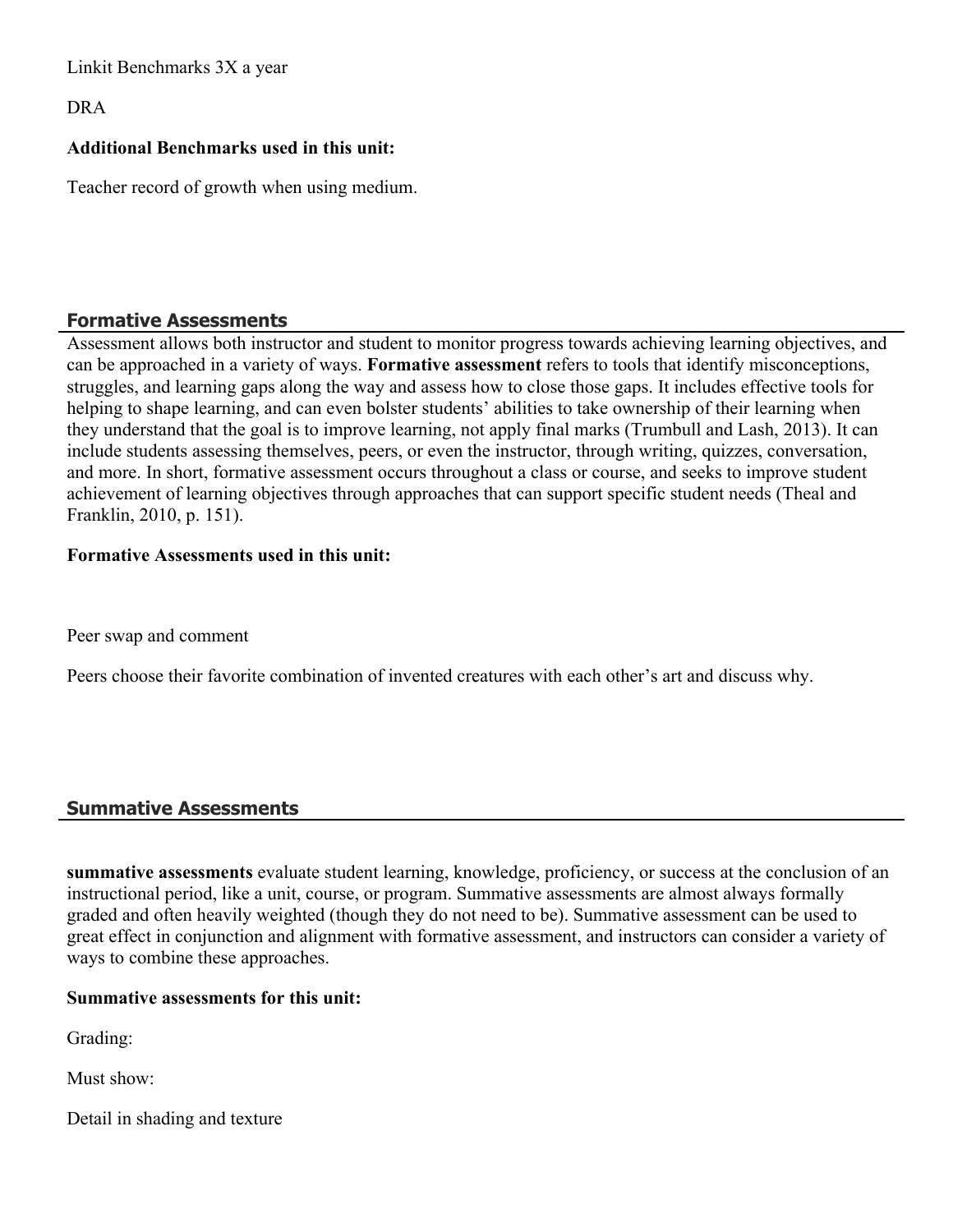# Thoughtful color choices to illicit mood of creature

Craftsmanship with chosen coloring method and neatness

# **Instructional Materials**

| Maurice Sendak, Where the<br><i>Wild Things Are</i> |  |
|-----------------------------------------------------|--|
|                                                     |  |
| Color wheel                                         |  |
|                                                     |  |
|                                                     |  |
|                                                     |  |

# **Standards**

| VPA.1.1.8.D.CS1 | Art is a universal language. Visual communication through art crosses cultural and<br>language barriers throughout time.                                                                                                                                                                                                                                            |
|-----------------|---------------------------------------------------------------------------------------------------------------------------------------------------------------------------------------------------------------------------------------------------------------------------------------------------------------------------------------------------------------------|
| VPA.1.1.8.D.1   | Describe the intellectual and emotional significance conveyed by the application of the<br>elements of art and principles of design in different historical eras and cultures.                                                                                                                                                                                      |
| VPA.1.1.8.D.CS2 | The study of masterworks of art from diverse cultures and different historical eras assists<br>in understanding specific cultures.                                                                                                                                                                                                                                  |
| VPA.1.1.8.D.2   | Compare and contrast various masterworks of art from diverse cultures, and identify<br>elements of the works that relate to specific cultural heritages.                                                                                                                                                                                                            |
| VPA.1.3.8.D.CS1 | The creation of art is driven by the principles of balance, harmony, unity, emphasis,<br>proportion, and rhythm/movement.                                                                                                                                                                                                                                           |
| VPA.1.3.8.D.1   | Incorporate various art elements and the principles of balance, harmony, unity, emphasis,<br>proportion, and rhythm/movement in the creation of two- and three- dimensional<br>artworks, using a broad array of art media and art mediums to enhance the expression of<br>creative ideas (e.g., perspective, implied space, illusionary depth, value, and pattern). |
| VPA.1.3.8.D.2   | Apply various art media, art mediums, technologies, and processes in the creation of<br>allegorical, theme-based, two- and three-dimensional works of art, using tools and<br>technologies that are appropriate to the theme and goals.                                                                                                                             |
| VPA.1.3.8.D.6   | Synthesize the physical properties, processes, and techniques for visual communication in<br>multiple art media (including digital media), and apply this knowledge to the creation of<br>original artworks.                                                                                                                                                        |
| VPA.1.4.8       | All students will demonstrate and apply an understanding of arts philosophies, judgment,<br>and analysis to works of art in dance, music, theatre, and visual art.                                                                                                                                                                                                  |